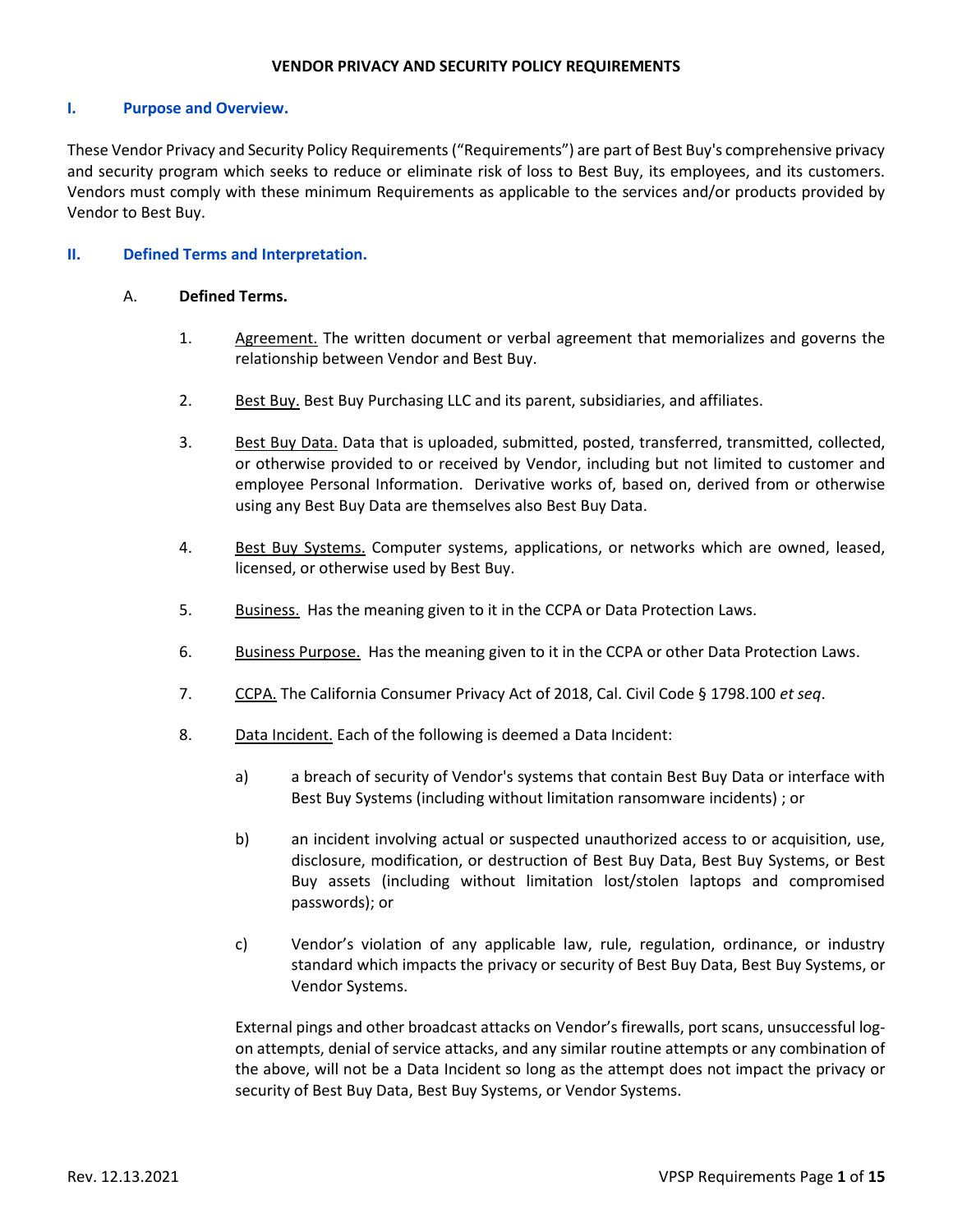- 9. "Data Protection Laws" means all data protection and privacy laws applicable to the respective party in its role in Processing Personal Information under the Agreement, including, but not limited to, the CCPA.
- 10. Personal Information. Any Best Buy Data, regardless of the media in which it is contained, that identifies, relates to, describes, is capable of being associated with, or could reasonably be linked, directly or indirectly, with a particular individual or household (including, without limitation, the data elements listed as such in section 1798.140(o)(1)(A)-(K) of the CCPA or other Data Protection Laws), that may be (a) Processed at any time by Vendor in anticipation of, in connection with, or incidental to the performance of the Agreement or (b) derived by Vendor from such information.
- 11. Process, Processes, Processed or Processing. Accessing, using, collecting, creating, receiving, hosting, maintaining, modifying or altering, storing, transmitting, or destroying Best Buy Data, whether or not by automated means.
- 12. Sell. Has the meaning given to it in the CCPA or other Data Protection Laws.
- 13. Sensitive Information. Any Best Buy Data which is regulated by any applicable state or federal law, rule or regulation, or industry standard, including but not limited to:
	- a) individual financial information, such as bank account numbers and payment card numbers;
	- b) Social Security numbers or other government-issued identification numbers;
	- c) individual health information;
	- d) individual geolocation information;
	- e) individual biometric information;
	- f) usernames and passwords; or
	- g) data collected by telecommunications companies about a consumer's telephone calls, which includes the time, date, duration, and destination number of each call, the type of network a consumer subscribes to, and any other information that appears on the consumer's telephone bill ("Customer Proprietary Network Information");
	- h) Sensitive technical information (e.g. Encryption keys, passwords, API Keys, system vulnerabilities).
- 14. Service Provider. Has the meaning given to it in the CCPA or other Data Protection Laws.
- 15. Third-Party Provider. All vendors, contractors, subcontractors, sub-processors and other third parties that may receive or access Best Buy Data, Best Buy Systems and/or Best Buy assets as a representative of or on behalf of Vendor (including without limitation cloud hosting providers and payment processors). For purposes of clarity, Vendor is responsible for ensuring its Third-Party Providers have substantially similar security and privacy controls and policies as those set forth herein.
- 16. Vendor. The party subject to these Requirements and the Agreement.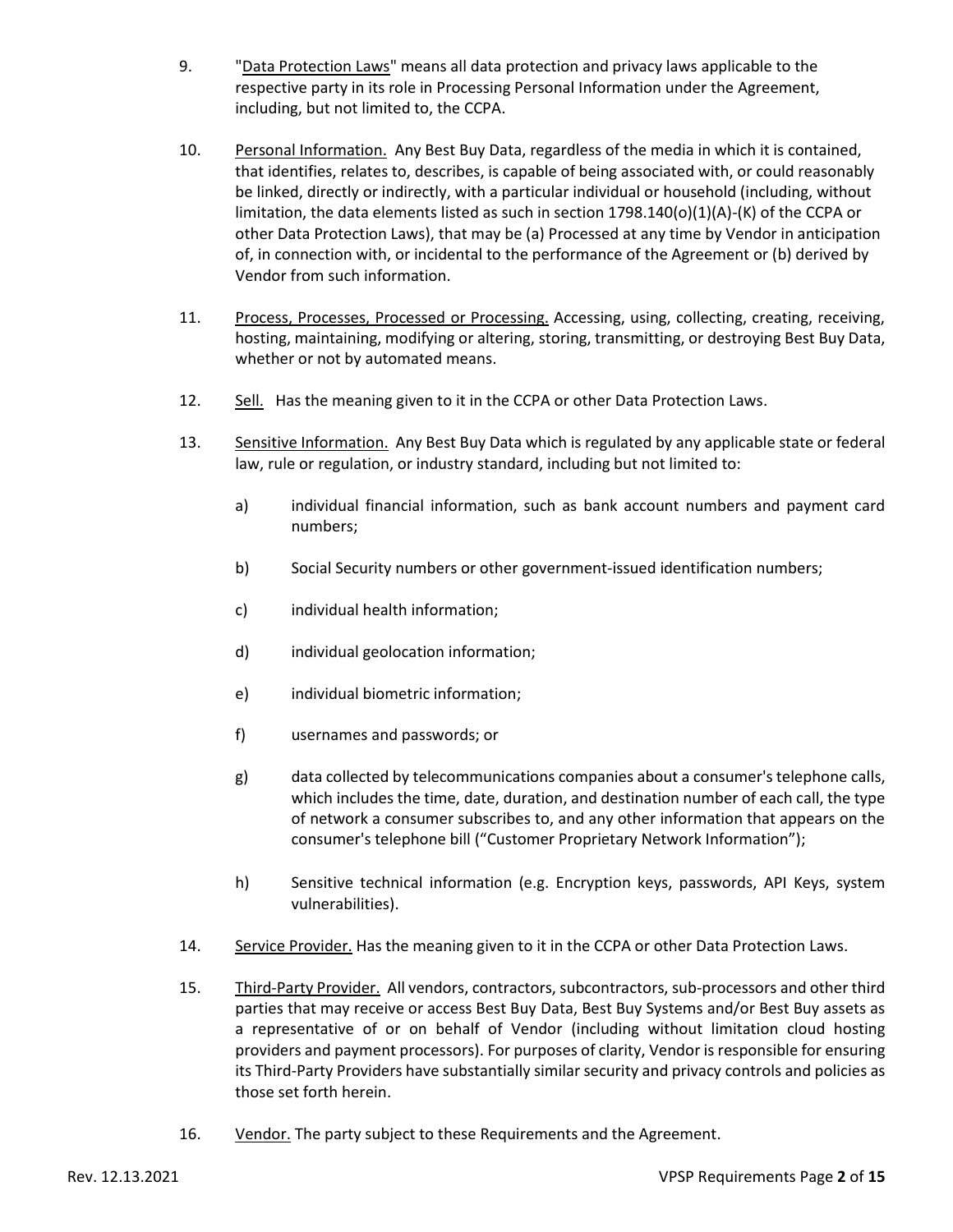- 17. Vendor Systems. Computer systems or networks owned, leased, licensed, or otherwise used by Vendor or Vendor's Third-Party Providers.
- B. **Order of Precedence.** In the event of any conflict between information privacy, security, insurance standards, or any other obligations in the Agreement and herein these Requirements, the conflict will be interpreted to provide the greatest privacy and security protections to Best Buy Systems and Best Buy Data.

### **III. Requirements Statement.**

Vendor will implement appropriate administrative, technical, and physical safeguards to ensure the privacy, confidentiality, integrity, and availability of Best Buy Data and Best Buy Systems, if and as applicable.

### **IV. Suspension of Access.**

Vendor's access to any Best Buy Data and/or Best Buy Systems is subject to Vendor's continuing compliance with these Requirements. To protect the privacy, confidentiality, integrity, and availability of Best Buy Data and Best Buy Systems, or in the event of Data Incident, Best Buy may immediately, automatically, and unconditionally suspend Vendor's access, and all links and interfaces, to Best Buy Data and/or Best Buy Systems (including terminating transmission of Best Buy Data to Vendor) without liability. Best Buy acknowledges that the inability of Vendor to access Best Buy Data and/or Best Buy Systems may result in Vendor's inability to fulfill its obligations set forth in the Agreement, and that inability, alone, based on Best Buy's suspension of access, will not be considered a cause for termination by Best Buy, to the extent based on Best Buy's suspension of the access.

### **V. Information Retention, Return, and/or Disposal.**

Vendor will only collect, retain, return, and destroy Best Buy Data if/and as permitted in the Agreement. If the Agreement does not address collection, retention, return, and/or destruction of Best Buy Data, then, at a minimum, Vendor's retention must preserve the integrity of Best Buy Data (including metadata).

In addition, if no retention period is specified in the Agreement, Vendor will retain the Best Buy Data for no more than two (2) years from the termination of the Agreement. Prior to the end of this two-year period, Vendor will return or destroy, at the choice and direction of Best Buy, any Best Buy Data at no cost to Best Buy

Upon destruction of Best Buy Data, Vendor will certify that:

- A. Vendor has shredded paper copies containing Best Buy Data; and
- B. Vendor has completely and permanently destroyed electronic copies of all Best Buy Data rendering it no longer usable, readable, decipherable and retrievable.

If required by law or if required via a Best Buy legal hold notice, Vendor will continue maintaining Best Buy Data, subject to Vendor's confidentiality and security obligations.

#### **VI. Assessment of Security Controls.**

A. **Best Buy Assessment.** In addition to assessment rights set forth in the Agreement, Best Buy, either directly or via its representatives, may assess Vendor in a manner that reasonably minimizes interference with Vendor's business operations as follows: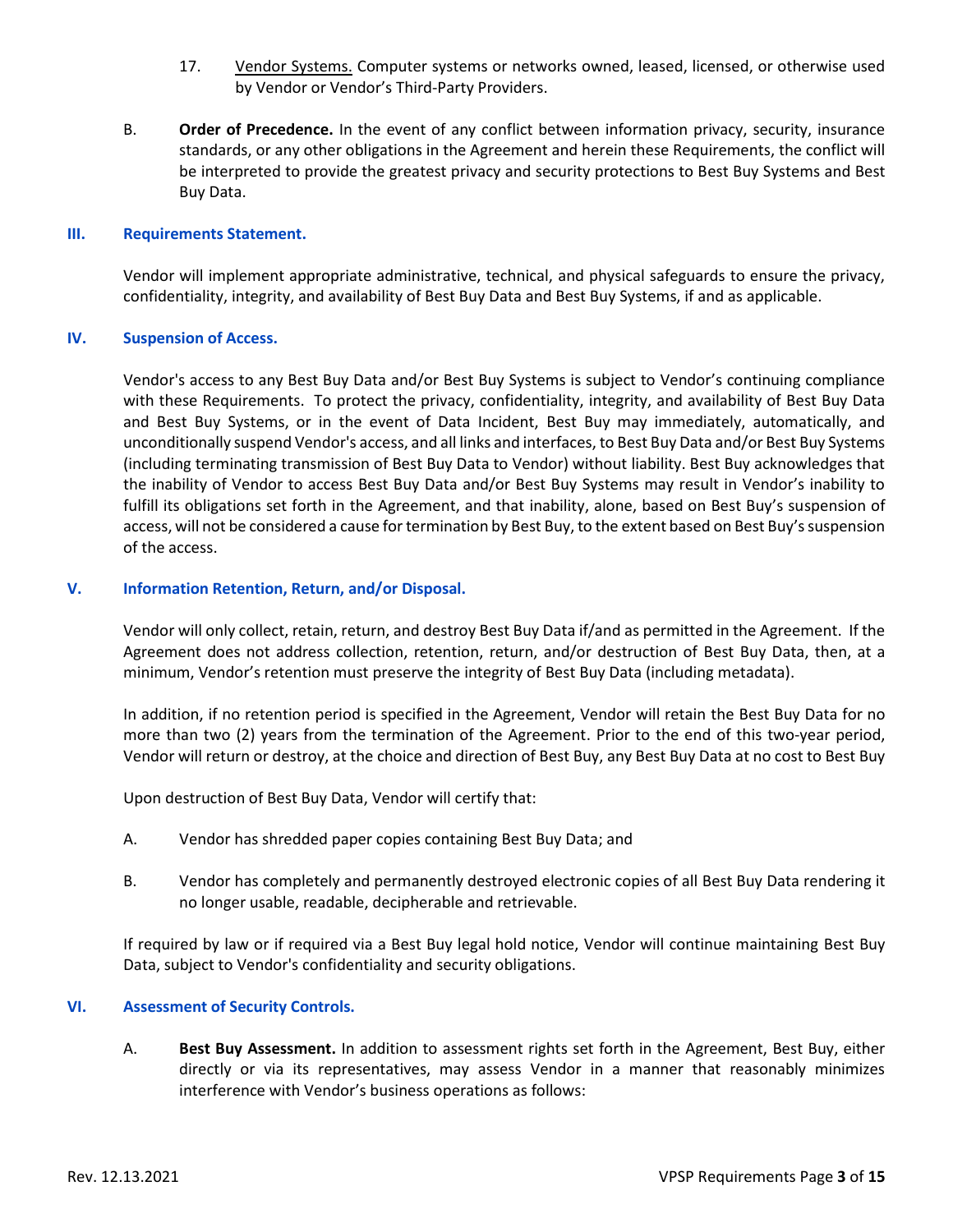- 1. Third-Party Risk Assessment (TPRA). Upon Best Buy's request at any time, Vendor will complete and return Best Buy's Third-Party Risk Assessment, in the form of an electronic questionnaire, in a timely manner.
- 2. Onsite Review. On an annual basis, during the term of the Agreement and for as long as Vendor retains Best Buy Data, Vendor will allow Best Buy or its representatives to perform an onsite review of any facilities and locations that Process Best Buy Data. The onsite review may include any of the following:
	- a) walk-through/visual inspection of facilities;
	- b) interview(s) with personnel onsite and/or via phone; and/or
	- c) review of Vendor's policies and procedures, as well as any evidence reasonably necessary to validate Vendor is in compliance with these Requirements and the Agreement.
- 3. Audit for Reasonable Cause. In addition to the annual onsite review, if Vendor violates these Requirements or a Data Incident occurs, Best Buy reserves the right to require an audit conducted by Best Buy or an independent third party. Vendor will assist Best Buy in such audit.
- B. **Third-Party Audits.** Vendor will, on an annual basis, obtain a formal review of its security controls conducted by an unaffiliated third party, and will thereafter provide Best Buy with the written results of the audit and proof of Vendor's compliance with the audit requirements and/or Vendor's remediation plan. The specific third-party audit type may be set forth in the Agreement. If not specified in the Agreement, Vendor will obtain one of the following audits which will be consistent with the services and/or products provided by the Vendor:
	- 1. ISO 27001 Certification. Vendor will engage an independent third party to conduct an ISO 27001 audit.
	- 2. Personal Information SOC 2 Report. If Vendor Processes Personal Information, Vendor will complete an AICPA SSAE 18 SOC 2 Type II audit ("SOC 2") of all Vendor Systems and processes that Process Best Buy Data. The SOC 2 will include review of controls for the following "Trust Services Principles": security, confidentiality, privacy, availability, and processing integrity.
	- 3. Other Best Buy-Approved Certification(s). If Vendor engages a reputable third party to conduct an audit utilizing other standards (such as the National Institute of Standards and Technology ("NIST") in combination with International Organization for Standardization ("ISO") elements, or the Health Information Trust Alliance ("HITRUST")), Vendor will disclose such standards to Best Buy for its review and acceptance. If accepted by Best Buy in writing, Vendor represents, warrants, and covenants that it is in compliance with, and certified to, such approved standards.

# *For Vendors hosting or Processing Best Buy Data:*

C. **Vulnerability Scans and Penetration Testing.** Vendor will engage a reputable, independent, nationallyrecognized third party to perform annual vulnerability scans and penetration testing of all public-facing applications, sites, services and the internal network where Best Buy Data may be located ("Technical Security Assessment(s)"). Upon request, Vendor will provide Best Buy an executive summary report of the annual Technical Security Assessment(s).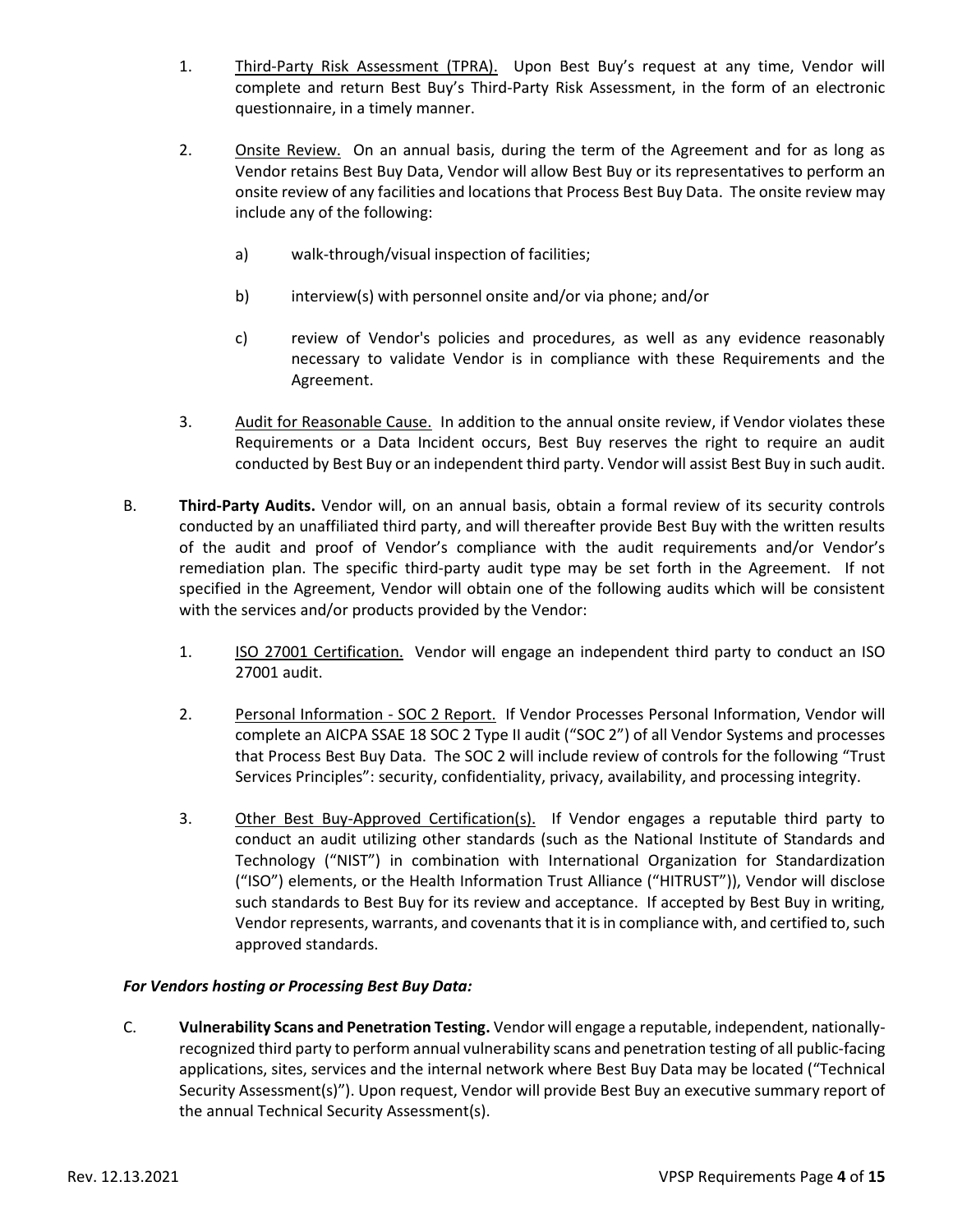D. **Remediation.** To the extent that any deficiencies are identified in any of the foregoing reviews, tests, or audits, Vendor will remedy critical deficiencies within thirty (30) days and remedy all other material deficiencies within a reasonable period.

### **VII. Minimum Security Terms.**

Vendor must, at a minimum, implement and maintain information security controls set forth in these Requirements. These security controls will apply to Vendor's programs and personnel, to the extent they Process or have access to Best Buy Data, Best Buy Systems, and Vendor Systems Processing Best Buy Data.

- A. **Information Security Organization.** Vendor must have a formal and comprehensive information privacy and security program ("Program"), meeting or exceeding industry best practices and applicable regulations and laws, that is designed to protect the privacy, confidentiality, integrity, and availability of Best Buy Data and Best Buy Systems. Vendor will do at least the following:
	- 1. Program Framework. Maintain a comprehensive Program which includes documented policies, governance, and security training for Vendor's employees and Third-Party Providers.
	- 2. Annual Review. Annually review the Program for gaps, continued alignment to industry standards, and to ensure the Program addresses evolving threats.
	- 3. Program Manager. Designate a person responsible for overall Program oversight.
	- 4. Training. Provide annual training on the Program and relevant information security and privacy topics (such as phishing, malware, social engineering attacks, etc.) for all Vendor employees and contractors performing services and support for Best Buy.
	- 5. Communication. Communicate changes to the Program to all affected employees and contractors in a timely fashion.
	- 6. Classification Policy. Document a classification policy that:
		- a) classifies the sensitivity of information, and
		- b) classifies the systems under its care, custody, possession, and control to ensure proper controls are implemented relative to the sensitivity of information.
	- 7. Notification of Material Changes. Promptly notify Best Buy in writing of any
		- a) noncompliance with provisions of these Requirements, and
		- b) material change to Vendor's Program.
- B. **Asset Management.** Vendor must manage resources through a secure asset lifecycle to protect the privacy, confidentiality, integrity, and availability of Best Buy Data. Vendor will, at a minimum, adhere to the following requirements:
	- 1. Responsibility for Assets. Identify and assign ownership of assets used to Process Best Buy Data. Protect such assets in accordance with then-current industry standards.
	- 2. Asset Handling. When accessing Best Buy Data, adhere to the following: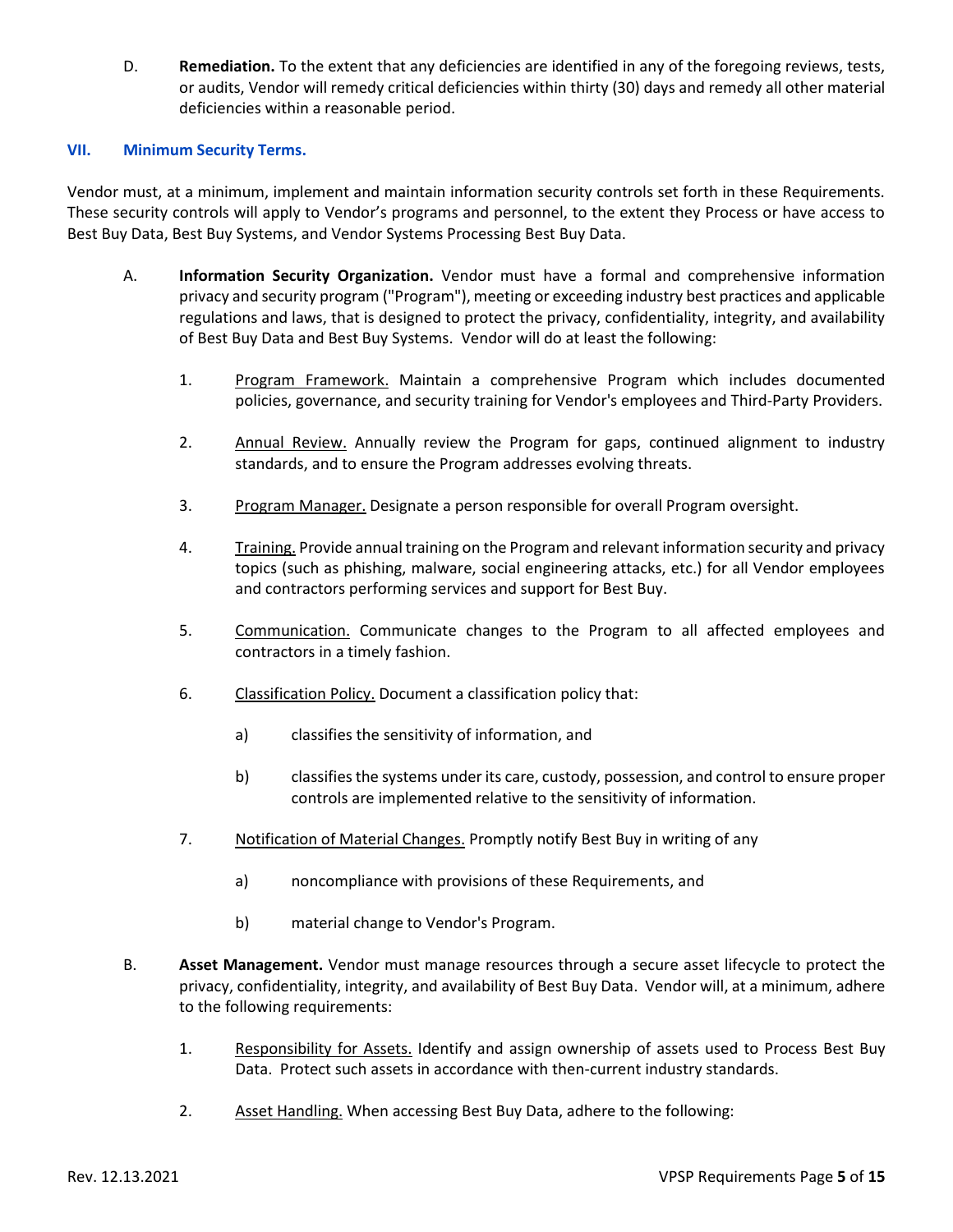- a) limit access to electronic and hard copy assets to personnel with a legitimate business need,
- b) securely handle all electronic or hard copy assets at all times,
- c) secure all assets when left unattended, and
- d) protect assets from environmental exposure.
- 3. Asset Disposal. Implement procedures (meeting or exceeding then-current NIST or other appropriate industry standards) for the secure sanitization and disposal of assets. Sanitize all assets containing Best Buy Data prior to disposal. Dispose of assets in a manner that ensures the information or information resources cannot be reconstructed to be usable, readable, decipherable, or retrievable.
- C. **Workforce Security.** Vendor must implement controls to enable employees and all Third-Party Providers to adhere to policies and standards according to roles and access and to reduce the risk of theft, fraud, loss, and misuse of information, systems, and facilities. Vendor shall, at a minimum:
	- 1. Workforce Screening. Ensure employees understand their responsibilities and are suitable for the roles for which they are considered (including using appropriate background checks/personnel screening).
	- 2. User Acknowledgment. Track initial and recurring annual training of employees. Training shall include the following topics:
		- a) information security threat landscape (such as phishing, malware, social engineering attacks);
		- b) role and responsibilities in supporting the Program and reducing threats; and
		- c) liabilities and associated enforcement actions for failing to fulfill the duty of care.
	- 3. Resources. Equip employees and Third-Party Providers to adequately support the Program and to reduce human error.
	- 4. Policy Violations. Implement and maintain procedures to promptly remove access to Best Buy Data and Best Buy Systems for employees and Third-Party Providers who violate policies and standards.
- D. **Physical and Environmental Security.** Vendor must implement, manage, and review appropriate physical controls to prevent unauthorized physical access, damage, and interference to information, infrastructure, and equipment. Vendor shall, at a minimum:
	- 1. Implementation of Controls. Implement physical security controls that address purpose, scope, roles, responsibilities, management commitment, coordination among entities, and compliance. For example, a freely available reference is NIST 800-53 rev. 4 (Information Security and Privacy Controls), Appendix F (Controls Catalog), Family PE (Physical and Environmental Protection).
	- 2. Security of Assets. Ensure assets (such as data centers, point of sale devices, and environmental control equipment) are appropriately secured from unauthorized physical access.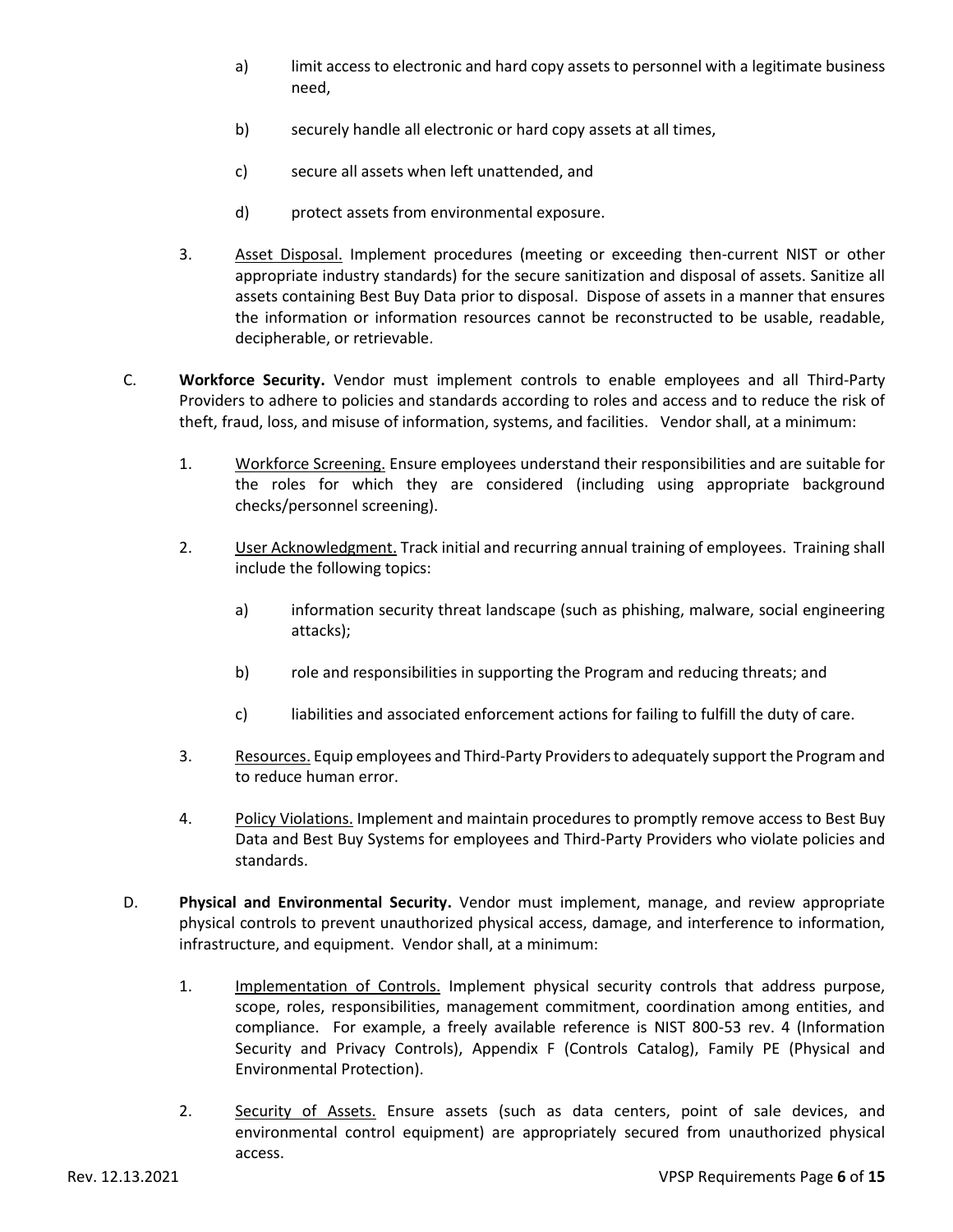- 3. Environmental Controls. Implement, review, and test physical protections against external and environmental threats such as natural disasters, attacks, or accidents.
- E. **Program Operations.** Vendor must securely operate Vendor Systems which support Best Buy Data and assets through the application of key operational management controls. Vendor shall, at a minimum:
	- 1. Operating Procedures. Document procedures for operational activities associated with information resources. Restrict access to documented procedures to a need-to-know basis.
	- 2. Harmful Code or Messages. Employ then-current industry standard anti-virus, anti-malware, and anti-phishing software to screen its systems, messages, servers, and environment to prevent receipt and dissemination of viruses, worms, Trojan horses, malware, spyware, ransomware, key loggers, phishing, social engineering, and other harmful, disabling, or malicious computer code, files, links, content, scripts, messages, agents, or programs ("Harmful Code and Messages"). Employ automated screening of all ingoing and outgoing messages for Harmful Code and Messages.
	- 3. Patching. Implement processes and procedures that patch systems according to industry standard patching guidelines. Vendor shall provide a patch or fix as soon as possible, but in no event later than sixty (60) days from the notification of such vulnerability or risk.
	- 4. Vulnerability Scanning. Routinely perform vulnerability scanning of Vendor's internet-facing applications, sites and services, and the internal network where Best Buy Data may be located. Document and manage vulnerability scanning findings and remediate issues within a reasonable timeframe.
	- 5. Risk Reporting. If Best Buy provides notice to Vendor of a vulnerability in Vendor's systems and Vendor does not disclose such vulnerability consistent with industry practices, Vendor shall indemnify, defend and hold Best Buy harmless from and against claims (including reasonable attorneys' fees) arising from Vendor's failure to publicly disclose such vulnerability.
	- 6. Testing. Perform periodic static and dynamic application security assessments.
	- 7. Configuration Management. Establish and follow baseline standards to consistently apply security configurations to secure information resources. Security baselines must disable, restrict, or secure unnecessary functions, services, utilities, and commands.
- F. **Cryptographic Controls.** Vendor will implement and review cryptographic controls as follows:
	- 1. Encryption.
		- a) In Transit. Vendor will encrypt all Best Buy Data in transit across public networks using then-current industry encryption standards but using not less than Transport Layer Security version 1.2. Vendor must also independently encrypt data in transit payloads containing Sensitive Information, even though the network protocol used meets the requirements of  $VII(F)(1)(a)$ ).
		- b) At Rest. Vendor will encrypt all Sensitive Information at rest using then-current industry encryption standards (but using not less than AES 256). For purposes of clarification and without limiting the foregoing: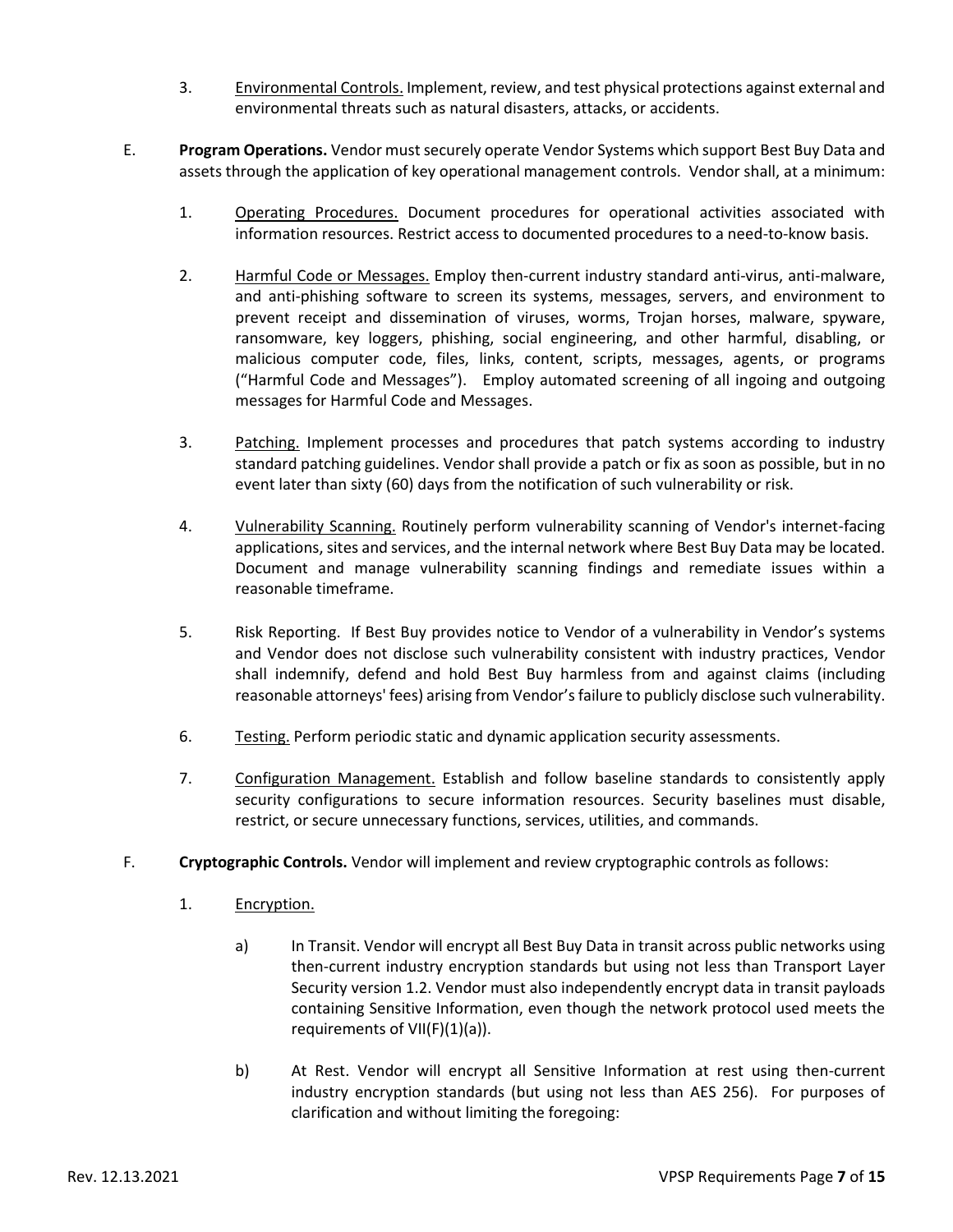- i. For structured data, such encryption will be applied at the application or database tier level, and
- ii. for unstructured data, such encryption will be applied at disk level.
- 2. Key Management. Vendor will protect critical cryptographic secrets against unauthorized access using industry standard key management technologies (such as Hardware Security Modules ("HSM")). Vendor will not hard code critical encryption keys or other secrets into the "system" making them retrievable or discoverable, by an unauthorized party.
- G. **Communications.** Vendor will use secure communication mechanisms and procedures when transmitting Best Buy Data. Vendor shall, at a minimum:
	- 1. Secured Communications. Conduct all communications containing Best Buy Data (including instant messaging, email, conference calls, video conferences, Voice Over IP, voicemail, and fax) in a secure manner.
	- 2. Security of Website Browsing. Intercept and authenticate web browsing activities to appropriately log and assess the transaction. Implement controls to allow access to trusted websites and prevent access to known malicious websites. Update lists of trusted and malicious websites on a periodic basis.
- H. **Security Monitoring.** Vendor will maintain a security monitoring program. Vendor shall, at a minimum:
	- 1. Logging and Monitoring. Leverage appropriate network and endpoint-based controls to facilitate security logging and monitoring of the use of privileged credentials, user activities, exceptions, faults, firewall activity, systems alerts, events, and internal and external communications.
	- 2. Reviewing and Archiving Logs. Regularly analyze, review, report, and archive collected logs and associated analysis.
	- 3. Network Monitoring. Deploy, maintain, and monitor then-current industry standard network monitoring capabilities (such as intrusion detection systems, intrusion protection systems, and network behavior monitoring) for detecting potential network intrusions and inappropriate activities.
	- 4. Data Loss Prevention. Implement data loss prevention software to detect potential data exfiltration transmissions and prevent them by monitoring, detecting, and blocking sensitive and personal data while in-use, in-motion, and at-rest.
	- 5. Reporting. Communicate information security events and weaknesses associated with information systems in a manner allowing timely corrective action to be taken to the appropriate personnel.
- I. **Data Incident Notification & Response.** Vendor shall, at a minimum:
	- 1. Incident Response Plan. Create, document, maintain, and routinely test an incident response plan. Vendor will follow documented responsibilities and procedures to respond to information security incidents (including Data Incidents) quickly, effectively, and in an orderly way. Upon Best Buy's request, Vendor will allow Best Buy to review its incident response plan.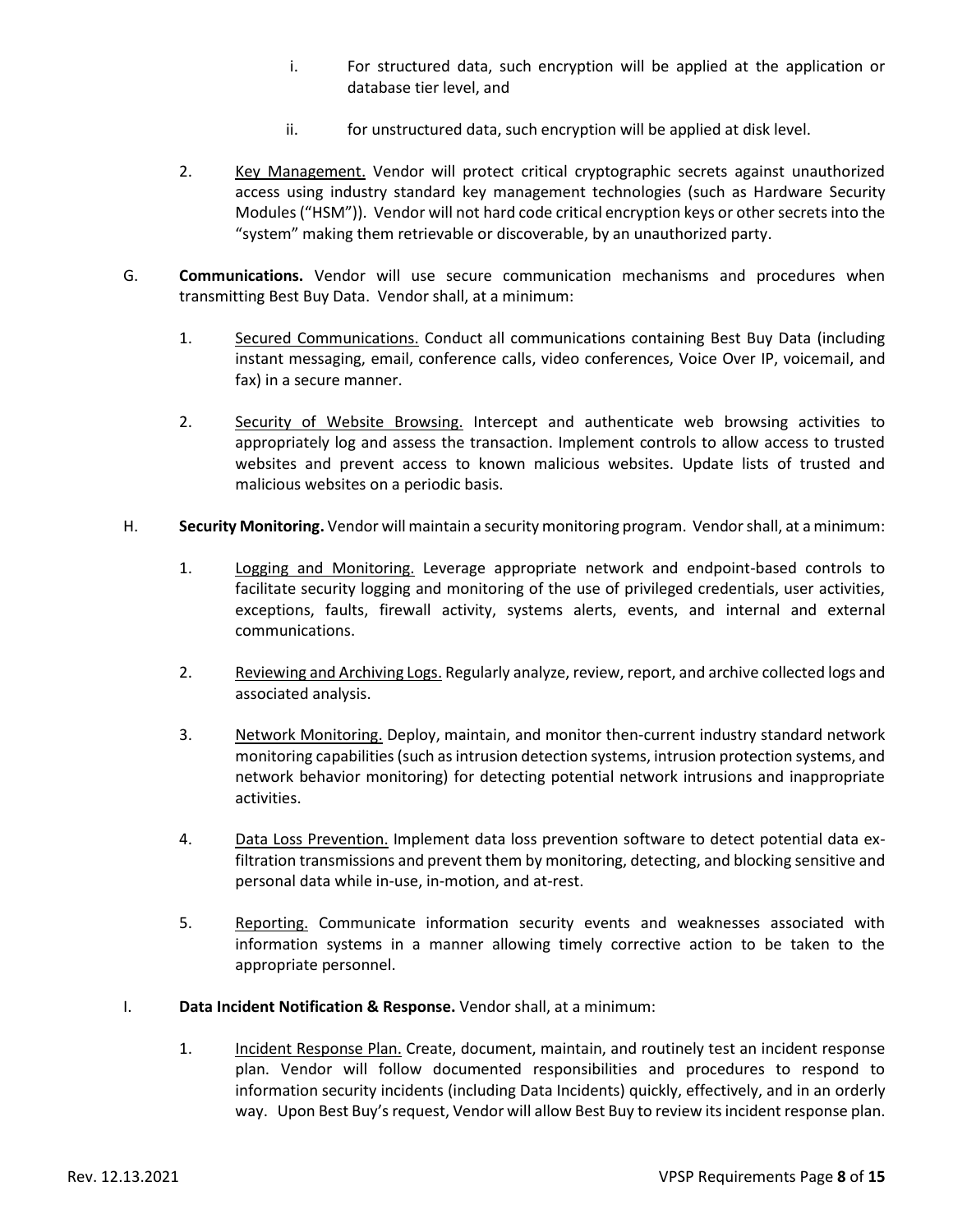2. Notify Best Buy. Promptly (but not later than forty-eight (48) hours of becoming aware) notify Best Buy of a Data Incident via email to: [OfficeofTheCISO@bestbuy.com](mailto:OfficeofTheCISO@bestbuy.com)

NOTE: Best Buy retains all right, title, and interest to Best Buy's Information. Except as required by law, or as mutually agreed on by the parties in writing by an authorized representative, Vendor will not directly contact or notify Best Buy's customers of any Data Incident without Best Buy's prior written approval.

- 3. Investigate Incidents. Investigate all incidents and provide Best Buy a daily written report detailing the known facts of the Data Incident, continuing to provide such report until Vendor and Best Buy agree the incident should be considered closed; and prevent reoccurrence of the Data Incident.
- 4. Cooperation. Fully cooperate with any investigations, reviews, audits, or assessments of any Data Incidents requested by Best Buy, financial institutions, law enforcement, and/or credit card brand organizations.
- 5. In addition to any other remedies afforded Best Buy in equity or at law, and without regard to any limitation of liability or disclaimer of liability, Vendor will reimburse Best Buy for its actual and reasonable expenses and costs in connection with a Data Incident, including without limitation:
	- a) investigation costs and expenses (including without limitation third-party forensic costs),
	- b) data breach notification costs (including without limitation costs relating to email notifications, letters and postage, data incident website, and call center support services),
	- c) costs of obtaining third-party identity theft and credit monitoring services for up to two years from a service provider selected by Best Buy,
	- d) any applicable damages, judgments, fines, and/or penalties, and
	- e) reasonable attorneys' fees and court costs.
- J. **Access Controls.** Vendor will regulate access to Best Buy Data and Best Buy Systems through security access controls and robust authorization mechanisms. Vendor shall, at a minimum:
	- 1. Policies and Procedures. Document and routinely perform access procedures that control user onboarding and access to Best Buy Data and Best Buy Systems.
	- 2. Minimum Access Necessary. Minimize access to information on a need to know basis. Additionally, minimize privileged access to Best Buy Systems and Best Buy Data (examples of privileged access users are data base administrators and system administrators). Privileged access accounts must be managed using a password management tool.
	- 3. Password Policy. Maintain and enforce a strong password policy(ies) which addresses password length, complexity, lockout, history, and expiration. Additionally, disable default, weak, or well-known passwords or other well-known 'secrets'.
	- 4. Password Storage. Store and manage passwords and all other authentication secrets in a secure manner consistent with industry standards.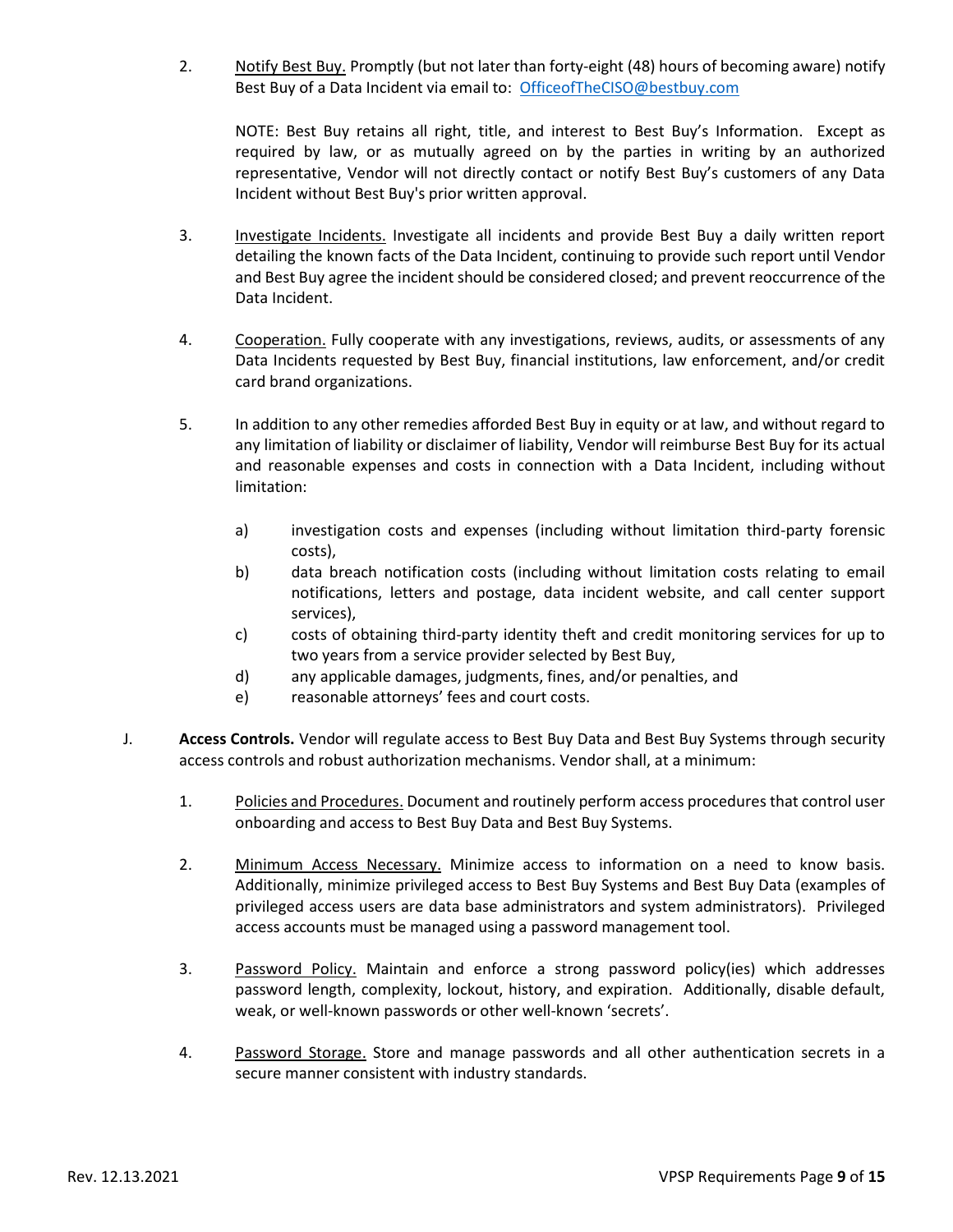- 5. Multi-Factor Authentication. Employ two-factor (or better) authentication and device-based authentication for access to Vendor Systems (e.g. VPN) to ensure each user is properly authenticated.
- 6. Remote Access Policy. Maintain and enforce a remote access policy which addresses connectivity, software and hardware requirements, encryption, multi-factor authentication, user roles, device management, and remote access controls.
- 7. Termination of Access. Terminate access as soon as it is no longer needed (such as due to termination or a change in job role).

### *For Vendors accessing Best Buy Systems:*

- 8. Managing Access to Best Buy Systems. Vendor will appoint a Vendor Security Administrator ("VSA") responsible for managing the access of all Vendor users of Best Buy Systems. Vendor must ensure VSA:
	- a) reviews user access every ninety (90) days for accuracy,
	- b) provisions and de-provisions user access as needed, and
	- c) receives training from Best Buy on VSA responsibilities.

In the event a VSA leaves, the Vendor must appoint a replacement prior to or within one (1) business day of their departure.

9. Provisioning Access to Best Buy Systems. Vendor will document and send all Vendor user access requests to the VSA. Vendor will provision access based on least privileged access principles and terminate access as soon as it is no longer needed (e.g. termination, change in job role). Terminated users must be removed within twenty-four (24) hours of termination. If revocation of access is managed by Best Buy, Vendor will notify Best Buy within twenty-four (24) hours of termination.

### *For Vendors managing white labelled applications or providing accounts and passwords to consumers, on behalf of Best Buy or in partnership with Best Buy:*

- K. **Customer Access Control.** Vendor must implement secure mechanisms and configuration requirements when creating and managing customer accounts. Vendor will do the following:
	- 1. Account Provisioning. Provision only one consumer account per unique email address.
	- 2. Password Requirements. Allow the consumer to select and update their password (that is, passwords must not be exclusively assigned to users or be static in nature). Passwords must meet minimum password requirements listed in the Access Control section J of these Requirements. Vendor will prohibit sharing of passwords.
	- 3. Password Lockout. Lock consumer accounts upon ten (10) consecutive incorrect authentication attempts and send a verification code to the consumer's email address for the consumer to unlock their account.

#### *For Vendors developing or enhancing applications or system services which handle Best Buy Data:*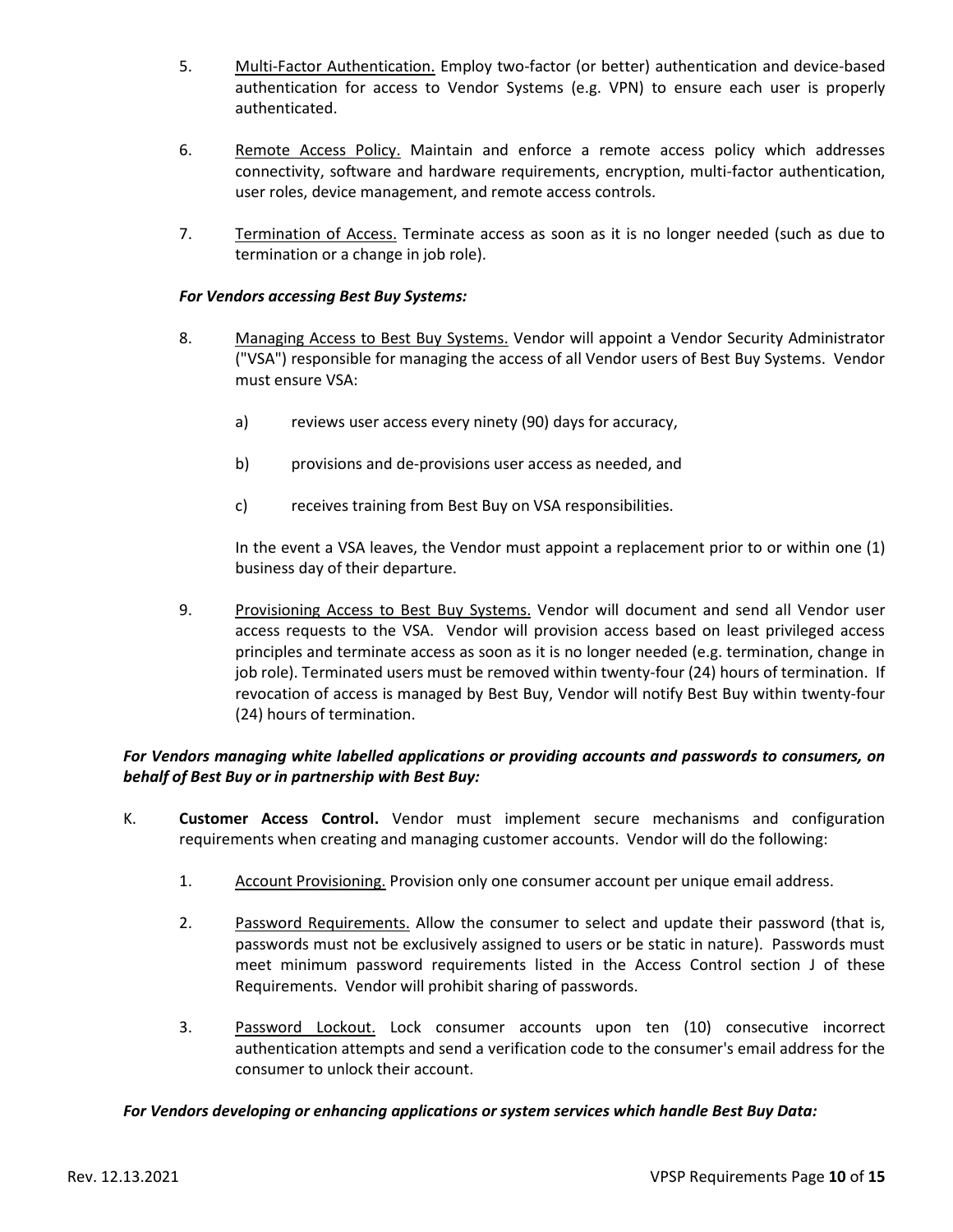- L. **Information System Lifecycle Security.** Vendor must infuse prudent information security measures throughout the entire development process. Vendor will implement and adhere to a formal software development life cycle program that is based on industry standards such as the OWASP Application Security Verification Standard 4.0.3 (or its successors), Level 2.
- M. **End User Devices.** Vendor will implement security requirements for end-user devices (laptops, mobile devices, etc.). Vendor shall, at a minimum:
	- 1. Device Configuration and Implementation. Use a mobile device and/or mobile application management solution(s) which protects Best Buy Data and meets then-current industry standards.
	- 2. Device Administration. Document and maintain an inventory of all deployed company-owned devices. Obtain and sanitize devices (including mobile devices, laptops, etc.) containing Best Buy Data within seven (7) days of termination of an employee, contractor, or contingent worker, unless otherwise instructed or such action is prohibited by law (such as due to a legal hold). Additionally, return Best Buy devices to Best Buy within seven (7) days.
	- 3. Acceptable Use. Maintain policies and procedures describing the appropriate use of information systems being used by end user devices (including remote access, email, Internet, removable media, social media and social networking, etc.). Review, reaffirm, and communicate all such policies and procedures at least annually.
- N. **Network Security.** Vendor must leverage network specific information security controls to protect Best Buy Data and assets that traverse the Vendor's network. Vendor shall, at a minimum:
	- 1. Firewalls. For vendors transmitting or storing Best Buy Data within private networks, appropriately employ, securely configure, and regularly update and test enterprise-wide firewall infrastructure (that supports stateful inspection) to restrict access to and from untrusted networks and minimize access to extent needed to perform services.
	- 2. Weak Protocols. Protect transmission of Sensitive Information and credentials through the network using secure protocols (examples of unacceptable protocols are FTP, telnet, and early implementations of SSL/TLS).
	- 3. Shared Environments. Disclose storage or Processing of Best Buy Data in multi-tenant or shared environments (that is, multiple customers' information exists in the same system or network tenant). Ensure adequate logical separation between access to and processing of each party's information.
- O. **Third-Party Security.** Vendor will manage its Third-Party Providers to ensure the privacy, confidentiality, integrity, and availability of Best Buy Data and Best Buy Systems. Vendor will, at a minimum:
	- 1. Risk Assessments. On an ongoing basis, oversee and review all Third-Party Providers that may receive or access Best Buy Data, Best Buy Systems, and/or Best Buy assets for privacy, confidentiality, and information security risks, controls, and compliance.
	- 2. Written Agreements. Enter into written agreements with Third-Party Providers to keep Best Buy Data confidential and not use Best Buy Data for any purposes other than providing services for the benefit of Best Buy. In addition, enter into written agreements with third parties which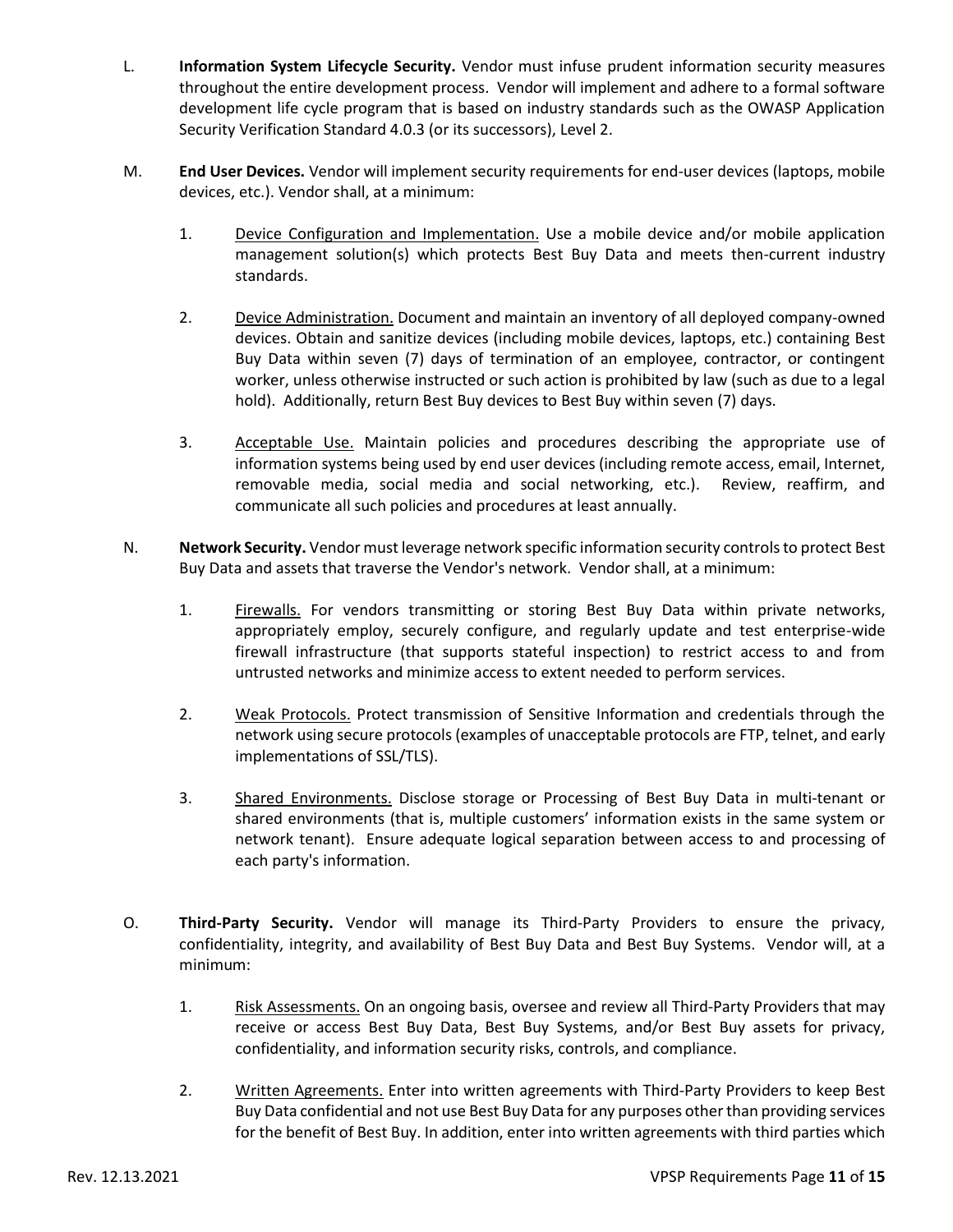require compliance with then-current industry standard information security controls, not less than the security controls described in these Requirements.

- 3. Remediation. Document and promptly remediate Third-Party Provider findings, issues, and non-compliance.
- 4. Third-Party Provider Notice. Vendor will notify Best Buy of the names of any new and replacement Third-Party Providers prior to them beginning sub-processing of Personal Information. Within thirty (30) business days of receiving notice of a Third-Party Provider change, Best Buy may object by providing written notice to Vendor. If Best Buy gives written notice of objection, Vendor and Best Buy will discuss the objection in good faith to seek to resolve it. If no resolution is found within 30 days after initial notice of objection is given, Best Buy may terminate the affected Services on 60 days' written notice.
- P. **Risk Management.** Vendor must assess and mitigate risks associated with access and use of Best Buy Systems as well as Processing Best Buy Data. Vendor shall, at a minimum:
	- 1. Testing and Monitoring. Regularly (at least annually) test and monitor the effectiveness of Vendor's controls, systems, and procedures.
	- 2. Risk Mitigation. Implement technical and procedural capabilities to timely identify, manage, and mitigate risks that could impact Best Buy Data, Best Buy Systems, or performance of Vendor's services.

# *For Vendors receiving, refurbishing, reselling, recycling, or otherwise disposing of any product, storage media, or devices from Best Buy that is/are capable of storing data or information ("Products"):*

Q. **Product Sanitization.** Vendor must sanitize the Products, making sure all personal data and information (including without limitation usernames, passwords, network information, messages, files, documents, content, images, music, and videos) therein is completely and permanently unusable, unreadable, indecipherable, and irretrievable.

Such sanitization process will include, without limitation, updating firmware, erasing data, clearing all configurations and error codes, and reinitializing factory setting and, in any event, must meet or exceed the standards, requirements, recommendations, and guidelines (1) outlined in the NIST Special Publication 800-88 rev. 1, Guidelines for Media Sanitization, or any successor version; or (2) otherwise mutually agreed upon in writing by Vendor and Best Buy.

In addition, Vendor will remove all personal physical identifiers (e.g., nameplates, etched names, stickers, etc.) placed by previous user(s) on all Products.

### **VIII. Privacy Compliance.**

- A. **Compliance with Laws.** If Vendor Processes Best Buy Data, Vendor agrees and warrants that, with regard to Processing Best Buy Data, Vendor will comply with all then-current international, federal, national, provincial, state, and local laws, rules, regulations, directives, and ordinances in connection with the performance of services The nature and type of Personal Information processed by Vendor may be described in the Agreement.
	- 1. Vendor agrees and warrants that
- Rev. 12.13.2021 VPSP Requirements Page **12** of **15** a) (i) If Personal Information is Processed by Vendor on behalf of Best Buy, Vendor will Process Personal Information according to Best Buy's instructions. Best Buy instructs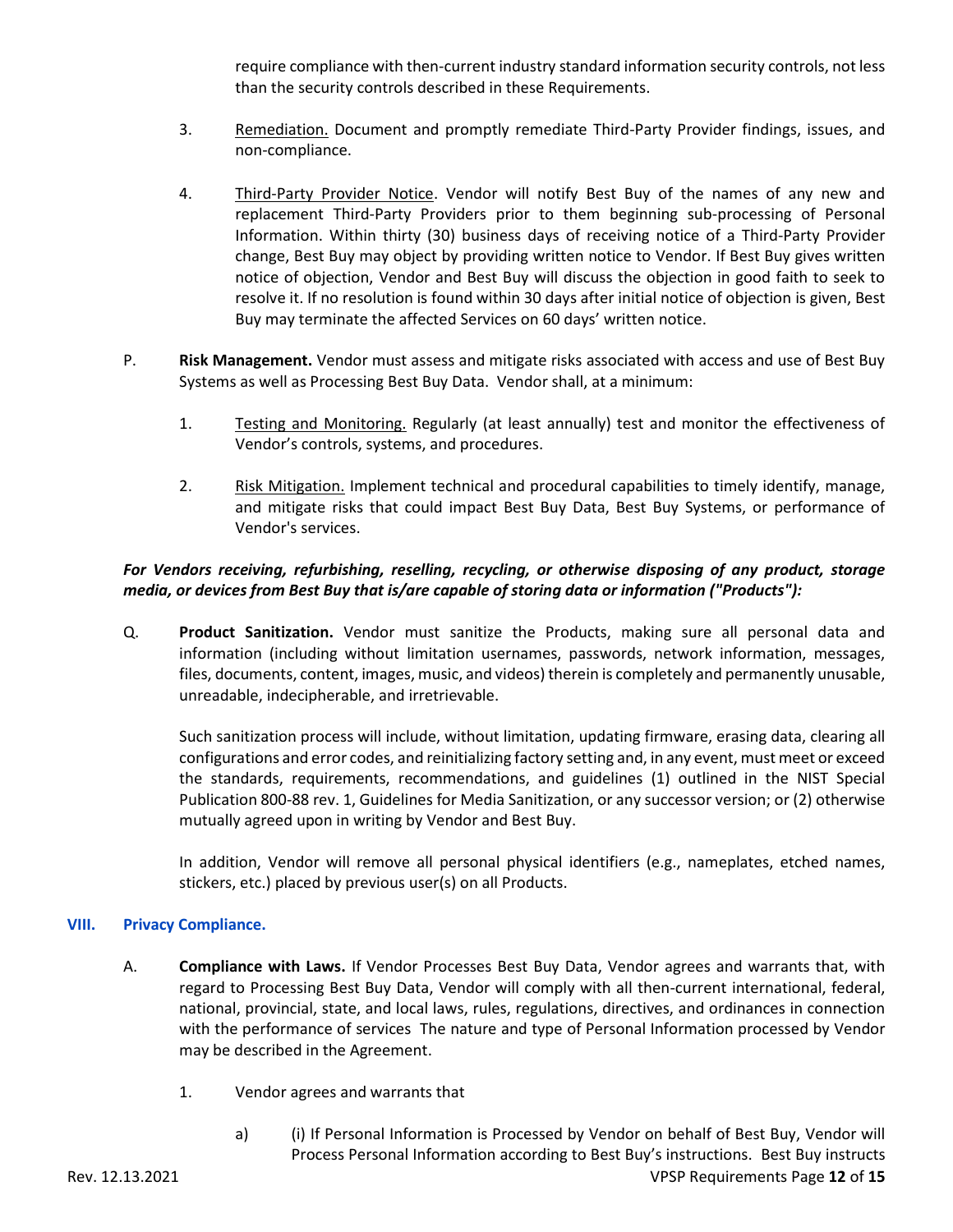Vendor to process Personal Information for the following purposes: (i) processing necessary for the provision of the services and in accordance with the Agreement; (ii) Processing initiated by Best Buy's end users in their use of the Services; and (iii) processing to comply with the other reasonable written instructions provided by Best Buy to Vendor (e.g., via email or via support requests) where such instructions are consistent with the terms of the Agreement.

- b) Vendor will use Best Buy Data (including Personal Information) only for the purposes for which it was provided and for no other purpose.
- c) Vendor will not (i) Sell Personal Information, or (ii) retain, use, or disclose Personal Information (1) for any purpose other those set forth in Section VIIIA , or (2) outside of the direct business relationship between Best Buy and Vendor.
- d) Vendor will cooperate with Best Buy if an individual requests (i) access to or correction of his or her Personal Information, (ii) information about the categories of sources from which the Personal Information is collected, or (iii) information about the categories or specific pieces of the individual's Personal Information, including by providing the requested information in a portable and, to the extent technically feasible, readily useable format that allows the individual to transmit the information to another entity without hindrance. Vendor will promptly inform Best Buy in writing of any requests with respect to Personal Information.
- e) Upon Best Buy's request, Vendor will promptly delete a particular individual's Personal Information from Vendor's records. In the event Vendor is unable to delete the Personal Information for reasons permitted under the CCPA or other Data Protection Laws, Vendor will (i) promptly inform Best Buy of the reason(s) for its refusal of the deletion request, (ii) ensure the privacy, confidentiality, and security of such Personal Information, and (iii) delete the Personal Information promptly after the reason(s) for Vendor's refusal has expired.
- 2. Best Buy and Vendor acknowledge and agree as follows:
	- a) The Personal Information that Best Buy discloses to Vendor is provided to Vendor for a Business Purpose.
	- b) During the time the Personal Information is disclosed to Vendor, Best Buy has no knowledge or reason to believe that Vendor is unable to comply with the provisions of Section VIII(A) of these Requirements.
- 3. Vendor certifies that it understands and will comply with the requirements and restrictions set forth in Section VIII(A) of these Requirements.
- B. **Location of Best Buy Data.** Unless otherwise agreed to in the Agreement, Vendor must Process Best Buy Data and access Best Buy Systems only in secure data facilities located in the United States and adopt security measures to ensure that no person or entity (including without limitation hosting provider) physically located outside of the United States can Process any Best Buy Data or access Best Buy Systems.

Notwithstanding anything that may be to the contrary, Vendor will not provide Best Buy Data or access to Best Buy Systems to, or use the services of, individuals or entities that are (1) located in countries subject to sanctions by the Office of Foreign Assets Control (OFAC) of the U.S. Department of Treasury,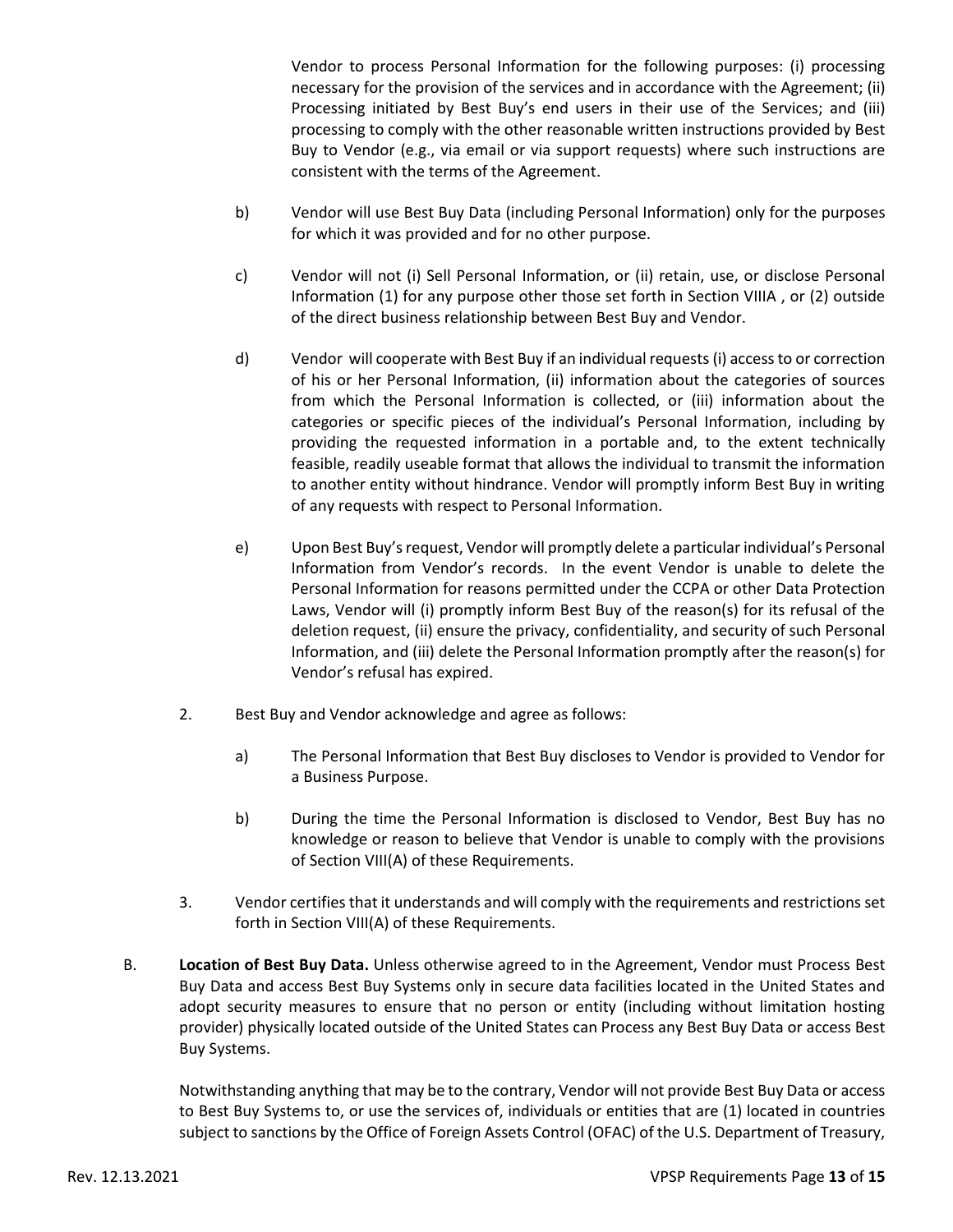or (2) subject to sanctions as Specially Designated Nationals (SDNs), or in violation of any export control laws.

# *For Vendors engaging in any online behavioral advertising in connection with Vendor's products and services (whether by Vendor, through others, or on behalf of Best Buy):*

- C. **Online Behavioral Advertising.** Vendor represents and warrants that it will comply with the Digital Advertising Alliance ("DAA") Self-Regulatory Program for Online Behavioral Advertising ("DAA Program"), including but not limited to:
	- 1. providing enhanced notice as required by the DAA Program;
	- 2. providing consumers with the ability to opt out of behaviorally-targeted ads as required by the DAA Program;
	- 3. licensing the self-regulatory AdChoices logo from the DAA; and
	- 4. ensuring that, in providing such products and services, Vendor work only with Third-Party Providers that comply with the DAA Program and these Requirements.

Vendor will not use any "Flash Cookies" or "Locally Stored Objects" in connection with online behavioral advertising services provided for or on behalf of Best Buy, without Best Buy's prior written approval. In no event will Vendor use Flash Cookies or Locally Stored Objects for the purpose of circumventing any privacy or security controls or settings.

# *For Vendors who have access to, or will collect, store, process, or transmit, cardholder data (e.g. credit, debit, stored value, or prepaid card information) or systems containing cardholder data:*

- D. **Payment Card Industry Data Security Standards ("PCI-DSS").** If Vendor maintains custody, possession, care, or control of cardholder data and/or access to systems containing cardholder data, Vendor represents and warrants that it will, at its own expense (for as long as Vendor maintains custody, care, or control of cardholder data):
	- 1. remain responsible to secure cardholder data in its care, custody, possession, or control;
	- 2. comply with the applicable then-current PCI-DSS;
	- 3. cooperate with Best Buy to complete its Service Provider Responsibility Matrix, as defined and, in compliance with Payment Card Industry ("PCI") requirements covering the Vendor PCI services being provided to Best Buy;
	- 4. provide to Best Buy, Vendor's annual Attestation of Compliance (AOC) completed by an independent Qualified Security Assessor (QSA); and
	- 5. for purposes of clarification, Vendor will provide Best Buy with annual PCI "Attestations of Compliance" for all its applicable Third-Party Providers (including payment processors) that have access to, or will create, receive, store, process, or transmit, cardholder data or systems containing cardholder data.
- E. **Point to Point Encryption ("P2PE") Requirements.** Vendor will have formal agreements in place with all Third-Party Providers that perform P2PE functions on behalf of the solution provider which include the following terms: